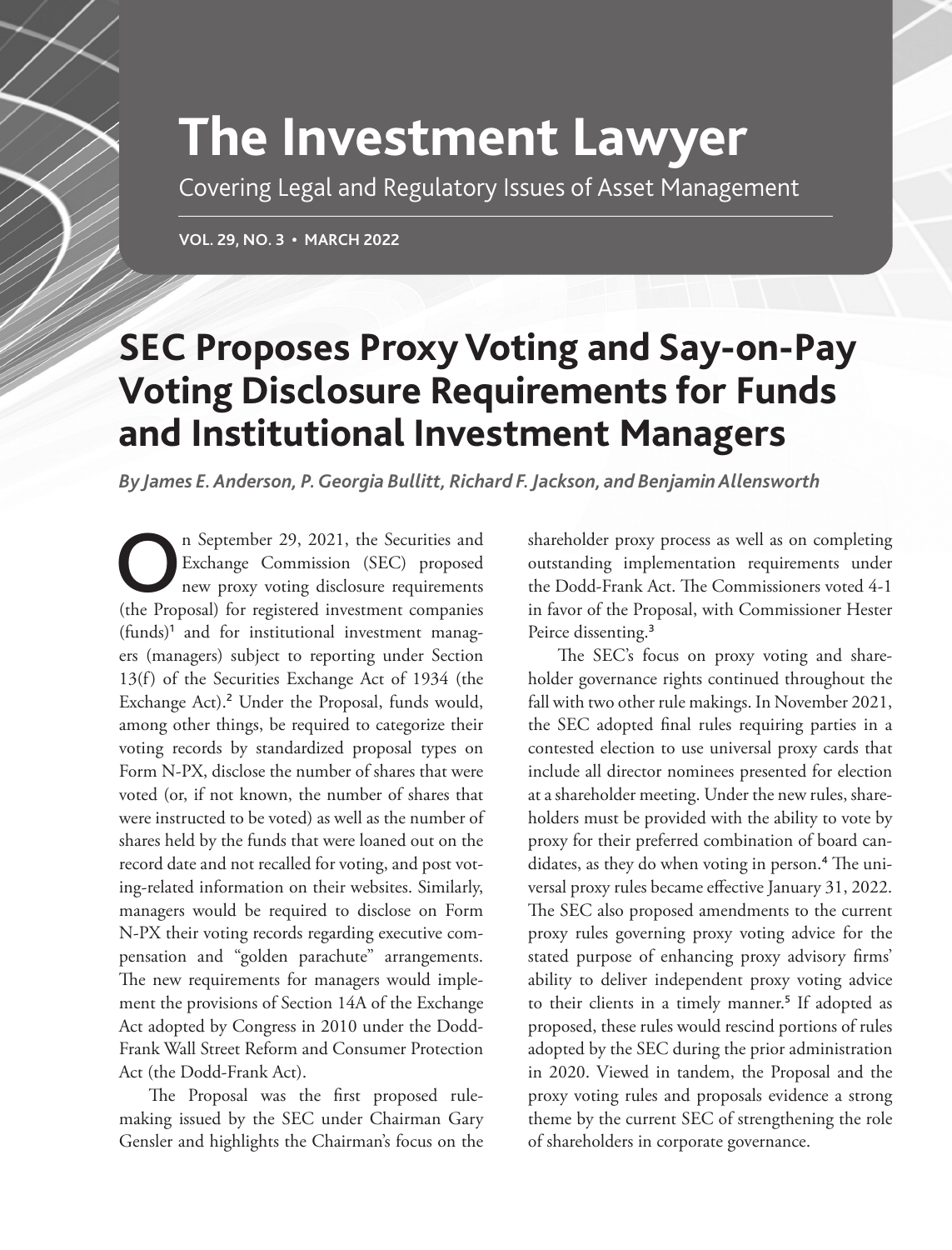# **Background to the Proposal**

The SEC adopted Form N-PX in 2003 to improve transparency and enable fund shareholders to monitor their funds' involvement in the governance activities of portfolio companies. Funds are currently required to file their proxy voting records on the Form annually. These reports are available to the public through the SEC's EDGAR system.<sup>6</sup> The SEC stated that while the reporting has increased transparency, investors find it difficult to use the reports in their current form. The SEC also noted that current reports may give an incomplete picture of a fund's voting practices because the reports do not highlight which of the fund's securities were not voted because securities were out on loan on the applicable record date. The Proposal would address perceived shortcomings in the current fund reporting regime on Form N-PX.

The Proposal also would address rulemaking requirements under Exchange Act Section 14A. Section 14A requires public companies to hold non-binding shareholder votes regarding approval of executive compensation and "golden parachute" compensation arrangements, known as "say-on-pay votes." Companies must seek shareholder votes relating to: (1) approval of the compensation of its named executive officers; (2) the frequency of such votes, with the option of every one, two, or three years; and (3) approval of "golden parachute" compensation in connection with a merger or acquisition. Section 14A(d) provides disclosure requirements for managers on "say-on-pay votes" that the SEC is directed to adopt rules to implement.<sup>7</sup> Although the SEC adopted rules in 2011 implementing the non-binding shareholder vote provisions of Section 14A,<sup>8</sup> to date it has not adopted rules to implement the voting disclosure requirements set forth in Section 14A(d). The SEC proposed rules in 2010 to implement Section 14A(d), but the proposed rules were never finalized. The current Proposal builds on the 2010 proposal and addresses comments received in response to that proposal.

# **Funds' Reporting Obligations**

#### **Changes to Form N-PX**

The SEC proposed changes to Form N-PX for the stated purpose of making the report more useful to investors.<sup>9</sup> Most significant among the proposed changes is a requirement that matters on which the reporting person voted be reported under specified standardized categories and sub-categories and be reported in a designated order on the Form. The Proposing Release suggested a broad range of categories of matters to which votes attach including: board of directors, environmental or climate related, human rights or human capital, corporate governance, extraordinary transactions, compensation, political activities and shareholder rights.<sup>10</sup> A reporting person would be required to reflect the person's voting record under each of the applicable categories in the required order. The purpose of requiring listing of the voting record under each applicable standardized category and designated order is to allow investors to follow voting on matters that are important to them and to facilitate comparison of voting by different funds (or managers, who, as discussed below, would also become subject to reporting on Form N-PX).<sup>11</sup> In relation to the desire to provide greater transparency to proxy voting, the SEC noted that investors have increased their focus on how funds vote on environmental, social, and governance-oriented matters (that is, ESG matters).<sup>12</sup>

Another important proposed change to the Form requirements is one that would require funds (and other reporting persons) to indicate the number of shares voted (or instructed to be cast) and the number of shares loaned and not recalled for voting. The intent of this proposed amendment is to reflect the effect of a fund's securities lending activities on its proxy voting and to provide context to the information provided about revenue from securities lending.<sup>13</sup> The fund (or other reporting person) would be able to rely on its own records to determine the number of shares voted or instructed to be cast without seeking confirmation of this number.<sup>14</sup>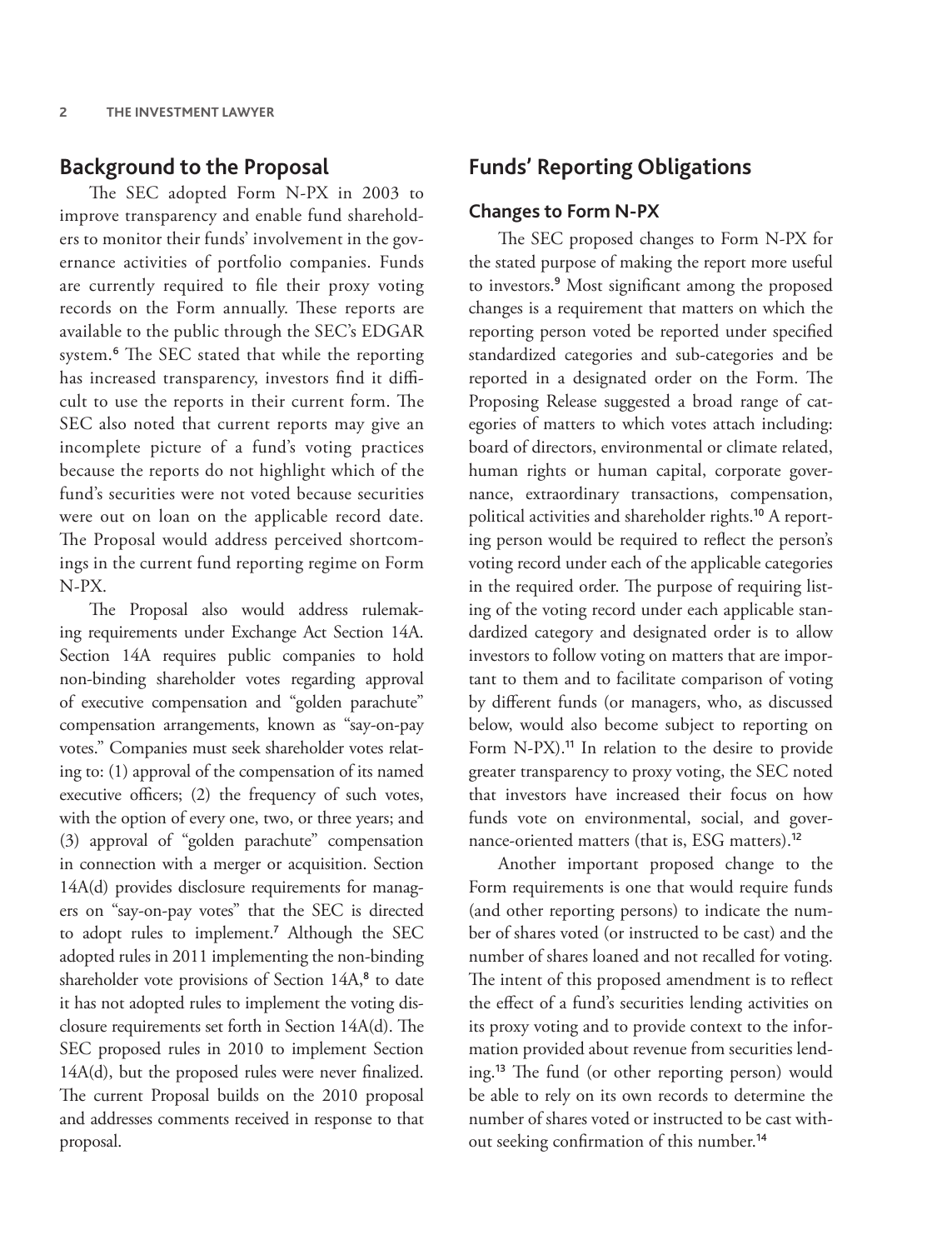The proposed changes to Form N-PX also include the following:

- Proxy voting matters would be required to be described using the same language as used in the issuer's form of proxy, and each voting matter would be required to be listed in the same order as presented in an issuer's form of proxy.
- A fund that offers multiple series of shares would be required to organize its Form N-PX report so that it would provide its disclosures (including voting record) separately by series. It would also be required to list each series on the summary report.
- A new section on the cover page of Form N-PX would identify amendments to a previously filed report.
- Form N-PX would permit optional disclosure of additional information, either at the end of the cover page or, if it relates to a particular vote, following the required disclosure regarding that vote.
- Form N-PX would require funds (but not managers) to indicate whether matters proposed by security holders were proposals or counterproposals.
- Form N-PX would require a reporting person to indicate whether each vote was for or against management's recommendation.
- Reporting persons would be required to file Form N-PX reports in a custom XML language. The SEC indicated that this formatting should make it easier for reporting persons to prepare the filing and more useful to persons reading the report.<sup>15</sup>

#### **Website Reporting**

A fund would be required to post its voting record reflected in the fund's most recently filed report on Form N-PX on its website in a readable format as soon as reasonably practicable after filing. A fund would also be required to provide the

information upon request and provide an email address that an investor could use to obtain the fund's voting record.<sup>16</sup> Proposed amendments to Forms N-1A, N-2 and N-3 would require a fund to disclose that its proxy voting record is publicly available on or through its website, available on request, free of charge and in "human-readable" form.

# **Managers' Reporting Obligations.**

### **Scope**

Under the Proposal, managers would become subject to reporting on Form N-PX regarding sayon-pay votes. In addition, the same as funds, managers would be required to report on their voting record whenever they have the ability to vote the security or direct the voting of the security. Managers would be deemed to have the ability to vote a security that was out on loan on the applicable record date but could have been recalled.<sup>17</sup>

Proposed Rule 14Ad-1 under the Exchange Act would require each person that is a manager to file Form N-PX to disclose how it voted proxies relating to say-on-pay matters.<sup>18</sup> The Proposal would require managers to report votes required by Section 14A of the Exchange Act on the approval of executive compensation, the frequency of such executive compensation approval votes, and the approval of executive compensation that relates to an acquisition, merger, consolidation, or proposed sale or other disposition of all or substantially all of an issuer's assets.<sup>19</sup> Although supported by some commenters on the 2010 proposal, the SEC is not proposing a *de minimis* exception or proposing to limit the report to securities that have previously been disclosed on a manager's Form 13F.<sup>20</sup>

Under the Proposal, exercise of voting power would be defined as the actual use of voting power to influence a voting decision, including the ability to influence how a third party votes a security. However, a manager would not be required to report a vote on say-on-pay matters if its voting decisions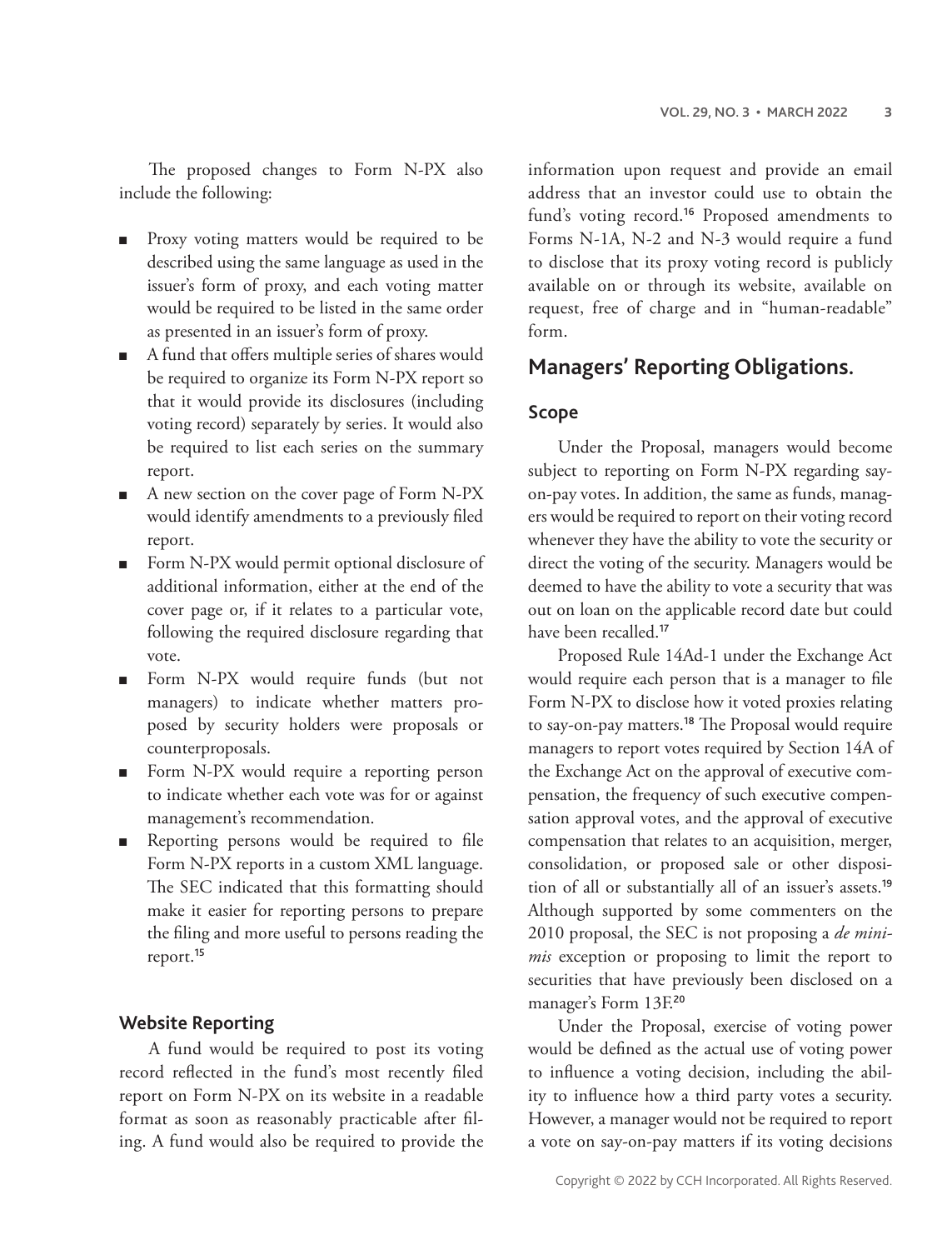are dictated by the client and the manager does not exercise any judgment in determining how to apply a client's voting policies or otherwise influence the client's voting decision. Similarly, a manager would not be required to report a vote if the client or lending agent determines whether to recall a loaned security without any involvement of the manager in the decision.<sup>21</sup>

In the case where a manager does not exercise voting power over any say-on-pay votes during a reporting period, the manager would still need to file Form N-PX and indicate that it had not exercised voting power over any say-on-pay votes during the reporting period.<sup>22</sup>

#### **Joint Reporting**

The Proposing Release notes that multiple parties can have voting power over the same securities and that a manager could exercise voting power even if it is not the sole decision maker.<sup>23</sup> Proposed amendments to Form N-PX would permit joint reporting by managers of say-on-pay votes in a manner similar to how joint reporting is disclosed on Form 13F. Thus, to avoid duplicative reporting, a single manager may report say-on-pay votes in cases where multiple managers exercise voting power over a security. However, the managers could also choose to report separately.<sup>24</sup> Form N-PX would be amended to accommodate joint reporting, if elected.

Another proposed amendment would permit a fund to report its say-on-pay votes on behalf of a manager that exercises voting power over some or all of the fund's securities. If a manager's say-on-pay votes are reported by one or more funds over whose securities the manager exercises voting power or by one or more other managers, the non-reporting manager would be required to file a Form N-PX report that identifies each manager and fund reporting on its behalf.<sup>25</sup>

Affiliates would also be permitted to file joint reports even if they do not exercise voting power over the same securities, which would allow affiliated managers to report their votes at the holding company level.

In all cases, joint reporting would be optional. The reporting manager would identify the other manager(s) on whose behalf it is reporting and the securities over which each of the non-reporting managers exercises voting power. The other managers would file Form N-PX and identify the manager(s) or fund(s) that reported on their behalf.<sup>26</sup>

#### **Confidential Treatment**

The information reported on Form N-PX generally is, and will remain, publicly available. Managers that file Form 13F are permitted to request confidential treatment with respect to one or more positions that they are required to report, subject to meeting certain conditions and following certain filing procedures set out in the instructions to Form 13F. Managers will similarly be permitted to request confidential treatment of information reported on Form N-PX. The SEC stated that its intent is to provide a similar opportunity to prevent confidential information that is protected from disclosure on Form 13F from being disclosed on Form N-PX.<sup>27</sup>

The instructions proposed for Form N-PX would provide that persons requesting confidential treatment follow the same procedures prescribed for Form 13F confidential treatment requests. The Proposing Release states that any confidential treatment request would be required to provide enough factual support for the request, including a demonstration that the information is both customarily and actually kept private by the reporting person, and that release of this information could cause harm to the reporting person.<sup>28</sup> The SEC further states that filers should not seek confidential treatment "solely to prevent proxy voting information from being made public."<sup>29</sup>

The SEC also noted that, since Form N-PX currently does not provide for confidential treatment, it would not be available for reports filed by funds.<sup>30</sup>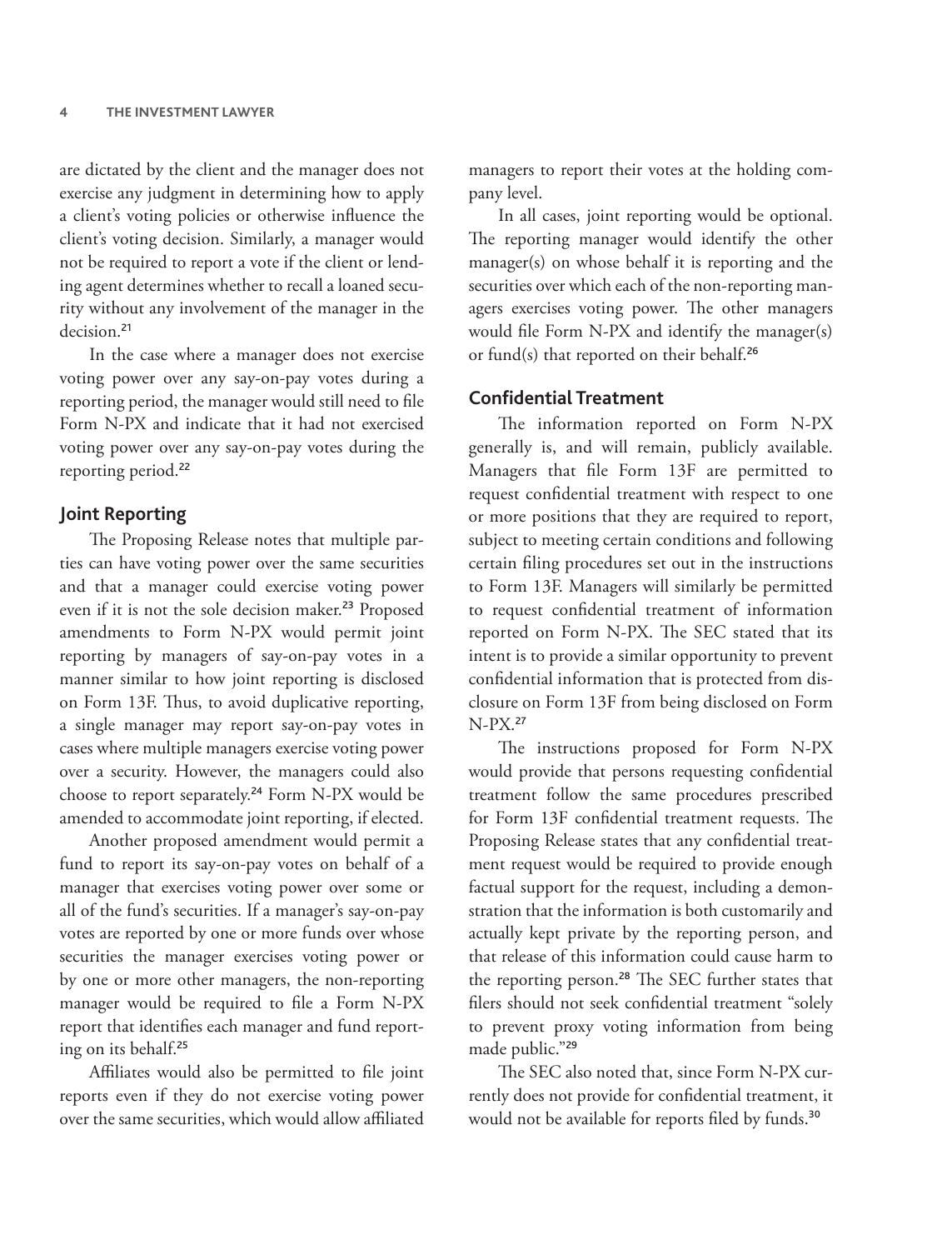# **Time of Reporting**

The SEC did not propose any changes to the time frame currently used for fund reports on Form N-PX. Currently, funds file annually, no later than August 31 of each year, for the most recent 12-month period ended June 30. This same time frame is proposed for manager reports on Form N-PX.<sup>31</sup>

# **Compliance Dates**

The SEC proposed compliance dates that would vary, depending on when the proposed amendments become effective. For example, if the amendments are effective six months before June 30 of a year, the first reports on amended Form N-PX would be required to be filed by the August 31 that follows the rule's effective date. For a fund, the first report on the amended form would disclose votes occurring at least six months after the effective date, while applicable votes occurring before this period could be reported under the current form requirements. A manager's requirement to report votes would begin six months after the effective date, since managers are not currently subject to Form N-PX reporting requirements.<sup>32</sup>

If the amendments are not effective six months before June 30 of a year, funds and managers would be required to file their first reports on the amended Form N-PX by August 31 of the first complete reporting time frame following the effective date of the proposed rule. The first reports using the amended form would be required to disclose votes occurring six months after the effective date of the amendments and thereafter.<sup>33</sup>

A manager would not be required to file a Form N-PX report for the 12-month period ending June 30 of the calendar year in which the manager's initial filing on Form 13F is due. Instead, the manager would be required to file a report on Form N-PX for the period ending June 30 for the calendar year following the manager's initial filing on Form 13F. A manager would not be required to file a report on Form N-PX with respect to any shareholder vote at a

meeting that occurs after September 30 of the calendar year in which the manager's final filing on Form 13F is due. Rather, the manager would file its report for the period July 1 through September 30 of the calendar year in which its final filing on Form 13F is due. This report would be due no later than March 1 of the immediately following calendar year.<sup>34</sup>

# **Conclusion**

The Proposal is significant as it reflects the priorities of this SEC in facilitating participation by money managers in corporate governance decisions (such as say-on-pay) and providing investors enhanced transparency to ensure that their managers are acting in a manner that is consistent with their own investment goals, including social investment goals. The Proposal also reflects a determination by Chairman Gensler, which is consistent with his implementation of Title VII of the Dodd-Frank Act while serving as Chairman of the Commodity Futures Trading Commission, to implement congressional directives, such as those contained in Section 14A (d) of the Exchange Act, which were adopted in connection with the Dodd-Frank Act but have yet to be put into place through regulation.

**Mr. Anderson** and **Ms. Bullitt** are partners, and **Mr. Jackson** and **Mr. Allensworth** are counsel of Willkie Farr & Gallagher LLP.

#### **NOTES**

<sup>1</sup> The proposed requirements would apply to mutual funds and exchange-traded funds organized as openend management investment companies, closed-end management investment companies as well as insurance company separate accounts organized as management investment companies that offer variable annuity contracts (which register on Form N-3). The Proposal would not apply to unit investment trusts, face amount certificate companies or small business investment companies registered on Form N-2.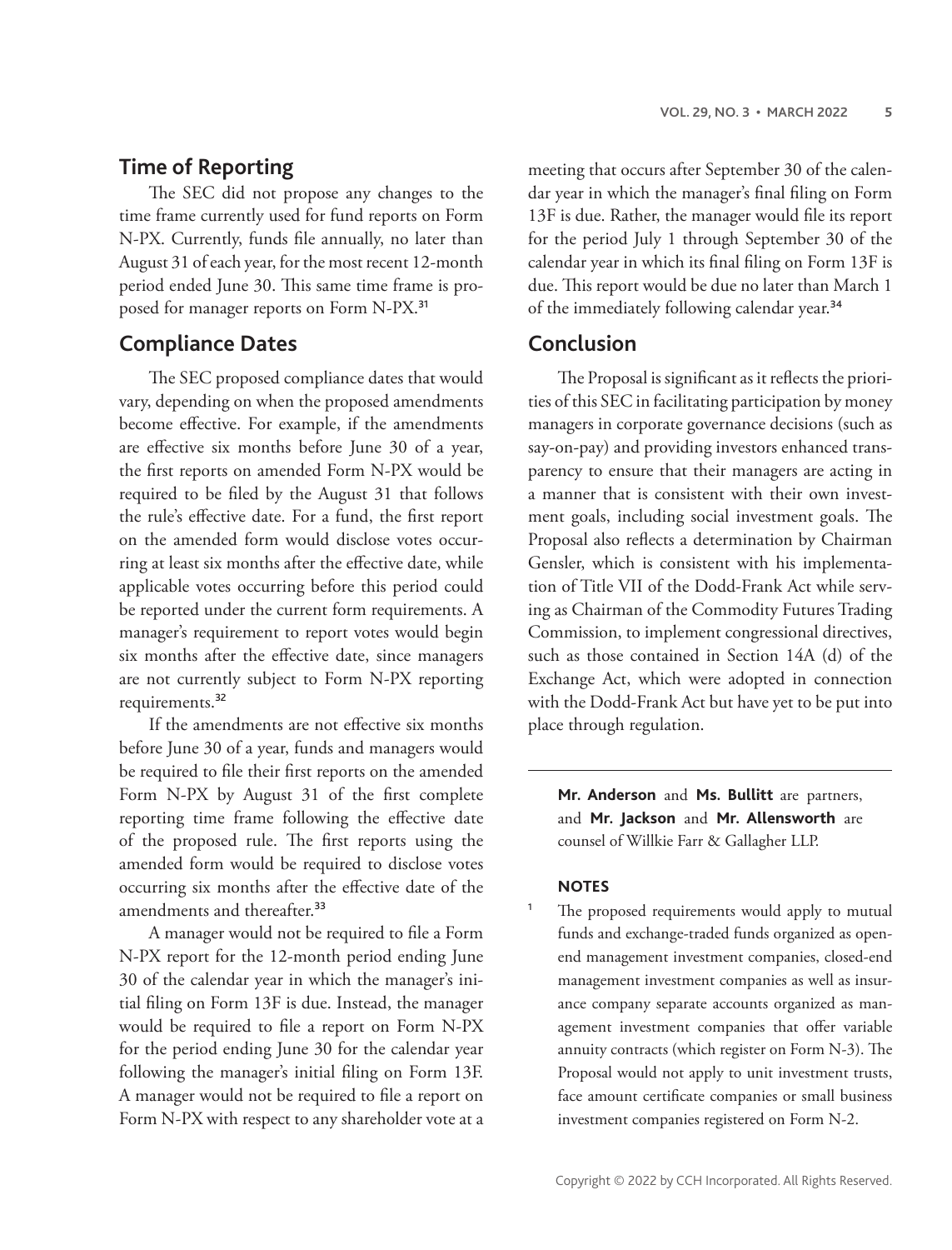#### **6 THE INVESTMENT LAWYER**

- <sup>2</sup> *Enhanced Reporting of Proxy Votes by Registered Management Investment Companies; Reporting of Executive Compensation Votes by Institutional Investment Managers,* 1940 Act Release No. 34389 (Sep. 29, 2021), 86 FR 57478 (Oct. 15, 2021) (the Proposing Release).
- Notably, Commissioner Peirce issued a statement regarding the Proposal, stating that she supported the SEC's proposing rules to implement statutorily required "say-on-pay" voting disclosures, but that she is concerned that the current and proposed Form N-PX disclosure requirements benefit activists rather than investors. As a result, she asked for comment as to whether the SEC should propose the complete withdrawal of all non-statutorily mandated voting disclosures, allow for presumptive confidentiality of votes, and emphasize that the SEC takes no position as to whether or not funds should vote. *See* Commissioner Hester M. Peirce, "Statement on Enhanced Reporting of Proxy Votes by Registered Management Investment Companies; Reporting of Executive Compensation Votes by Institutional Investment Managers," Sept. 29. 2021.
- <sup>4</sup> *Universal Proxy,* Securities Exchange Act Release No. 93596 (Nov. 17, 2021) 86 FR 68330 (Dec. 1, 2021).
- <sup>5</sup> *Proxy Voting Advice,* Securities Exchange Act Release No. 93595 (Nov. 17, 2021), 86 FR 67383 (Nov. 26, 2021).
- Proposing Release at 57478.
- <sup>7</sup> Section 14A(d) provides: Every institutional investment manager subject to section 78m(f) of this title shall report at least annually how it voted on any shareholder vote pursuant to subsections (a) and (b), unless such vote is otherwise required to be reported publicly by rule or regulation of the [SEC].
- <sup>8</sup> *Shareholder Approval of Executive Compensation and Golden Parachute Compensation,* SEC Rel. Nos. 33-9178; 34-63768 (Jan. 25, 2011), 76 FR 6010 (Feb. 2, 2011).
- <sup>9</sup> Funds currently are required to file their proxy voting records annually on Form N-PX for each matter relating to a portfolio security considered at any

shareholder meeting held during the reporting period on which the fund was entitled to vote.

- The proposed requirement for reporting persons to categorize each vote was the subject of a number of comments by representatives of funds, investment advisers and others, with some suggesting that categorizing the votes would not be useful to investors, and some others suggesting alternative approaches to the SEC's proposed categories and sub-categories. *See, e.g.,* Letter from Susan Olson and Sarah A. Bessin, Investment Company Institute to Vanessa A. Countryman, SEC, dated Dec. 14, 2021 (recommending replacement of proposed categories and subcategories with smaller number of higher-level categories) (ICI Letter); Letter from Paul P. Andrews and Matt Orsagh, CFA Institute, and Jeff Mahoney, Council of Institutional Investors, to Vanessa A. Countryman, SEC, dated Dec. 14, 2021 (generally supporting higher-level categorization, but expressing concerns regarding proposed categorization framework, especially the proposed subcategories).
- <sup>11</sup> Proposing Release at 57487.
- <sup>12</sup> *Id.* at 57479.
- <sup>13</sup> *Id.* at 57480.
- <sup>14</sup> The SEC received a number of comments from the fund industry, from managers and other industry participants opposing the proposed requirement to disclose the number of shares not voted because they were on loan and not recalled. Several commenters expressed the view that the information would not be useful to investors, would be costly or impractical to obtain, or would tend to cast securities lending practices in a negative light without consideration of the benefits to investors. *See, e.g.,* ICI Letter, *supra* n.10; Letter from Gail C. Bernstein, Investment Advisor Association, to Vanessa A. Countryman, SEC, dated Dec. 14, 2021 (IAA Letter); Letter from Jennifer W. Han, Managed Funds Association, to Vanessa A. Countryman, SEC, dated Dec. 14, 2021 (MFA Letter); David B. Smith, Jr., Mutual Fund Directors Forum, to Vanessa A. Countryman, SEC, dated Dec. 14, 2021. Some commenters suggested that a better alternative would be for reporting persons to